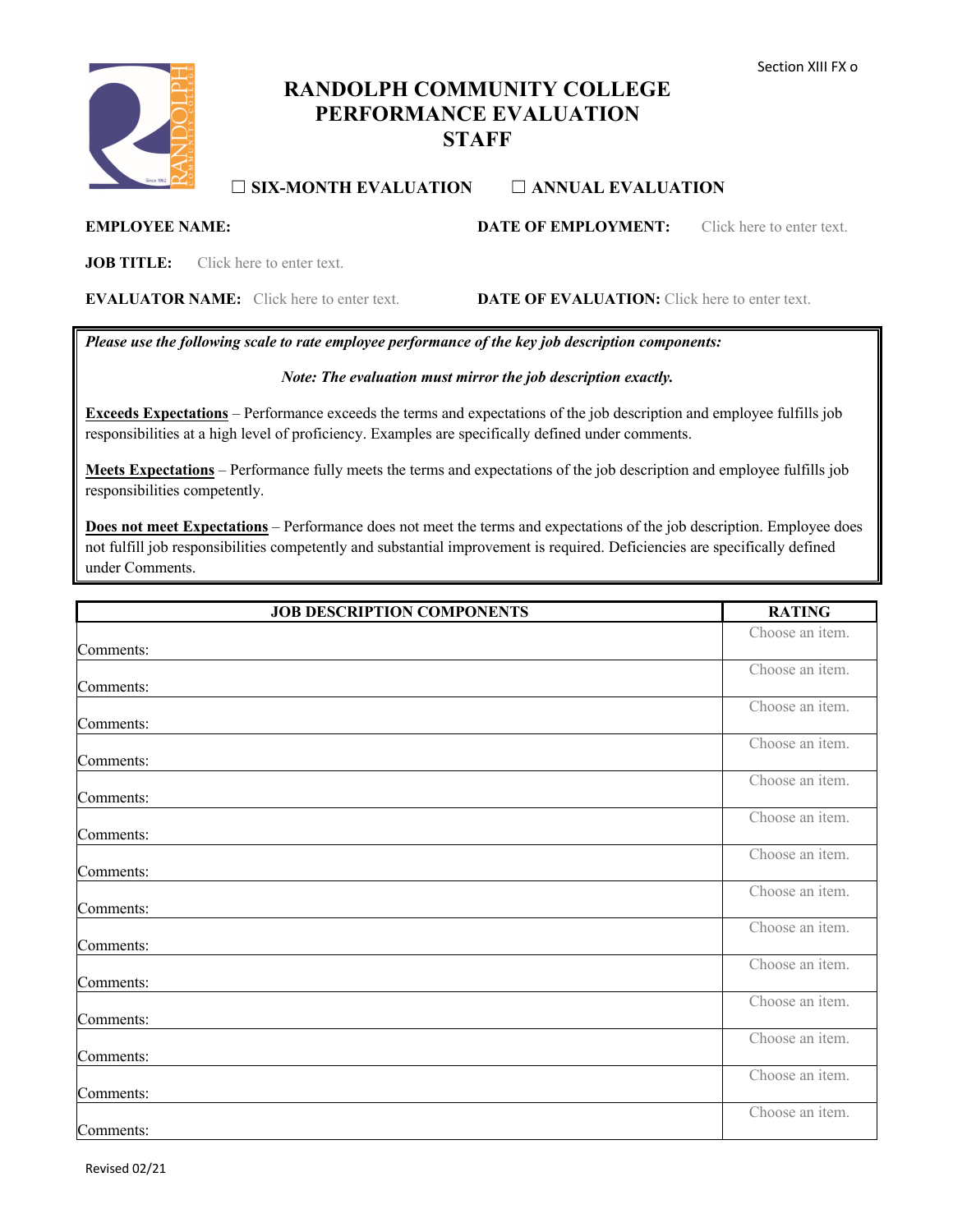| Section XIII FX o                                                                                                                                                                                                                                                                                               |                 |
|-----------------------------------------------------------------------------------------------------------------------------------------------------------------------------------------------------------------------------------------------------------------------------------------------------------------|-----------------|
| Comments:                                                                                                                                                                                                                                                                                                       | Choose an item. |
| Comments:                                                                                                                                                                                                                                                                                                       | Choose an item. |
| Comments:                                                                                                                                                                                                                                                                                                       | Choose an item. |
| Comments:                                                                                                                                                                                                                                                                                                       | Choose an item. |
| Comments:                                                                                                                                                                                                                                                                                                       | Choose an item. |
|                                                                                                                                                                                                                                                                                                                 | Choose an item. |
| Comments:                                                                                                                                                                                                                                                                                                       | Choose an item. |
| Comments:                                                                                                                                                                                                                                                                                                       | Choose an item. |
| Comments:                                                                                                                                                                                                                                                                                                       |                 |
| <b>COLLEGE REQUIREMENTS OF ALL EMPLOYEES</b><br>Demonstrated excellence in written, oral, and interpersonal communication skills.<br>Comments:                                                                                                                                                                  | Choose an item. |
| Demonstrated commitment to diversity, equal opportunity, and the academic, intellectual, and<br>social development of all students and employees.<br>Comments:                                                                                                                                                  | Choose an item. |
| An understanding of and commitment to the comprehensive community college philosophy and<br>mission.<br>Comments:                                                                                                                                                                                               | Choose an item. |
| Treats others respectfully, speaks to others courteously, and behaves in such a way that creates a<br>workplace environment that is marked by trustworthiness, honest but polite communication, and<br>interpersonal interactions that are both personally cordial and professionally appropriate.<br>Comments: | Choose an item. |
| Acts as a team player when working with any and all employees of the College.<br>Comments:                                                                                                                                                                                                                      | Choose an item. |
| Serves on institutional committees as appointed by the President.<br>Comments:                                                                                                                                                                                                                                  | Choose an item. |
| Performs other duties and responsibilities as needed.<br>Comments:                                                                                                                                                                                                                                              | Choose an item. |
| Annually review all Randolph Community College safety rules and policies and be familiar with<br>all emergency safety procedures. Promote good safety habits and be compliant with OSHA safety<br>regulations.<br>Comments:                                                                                     | Choose an item. |